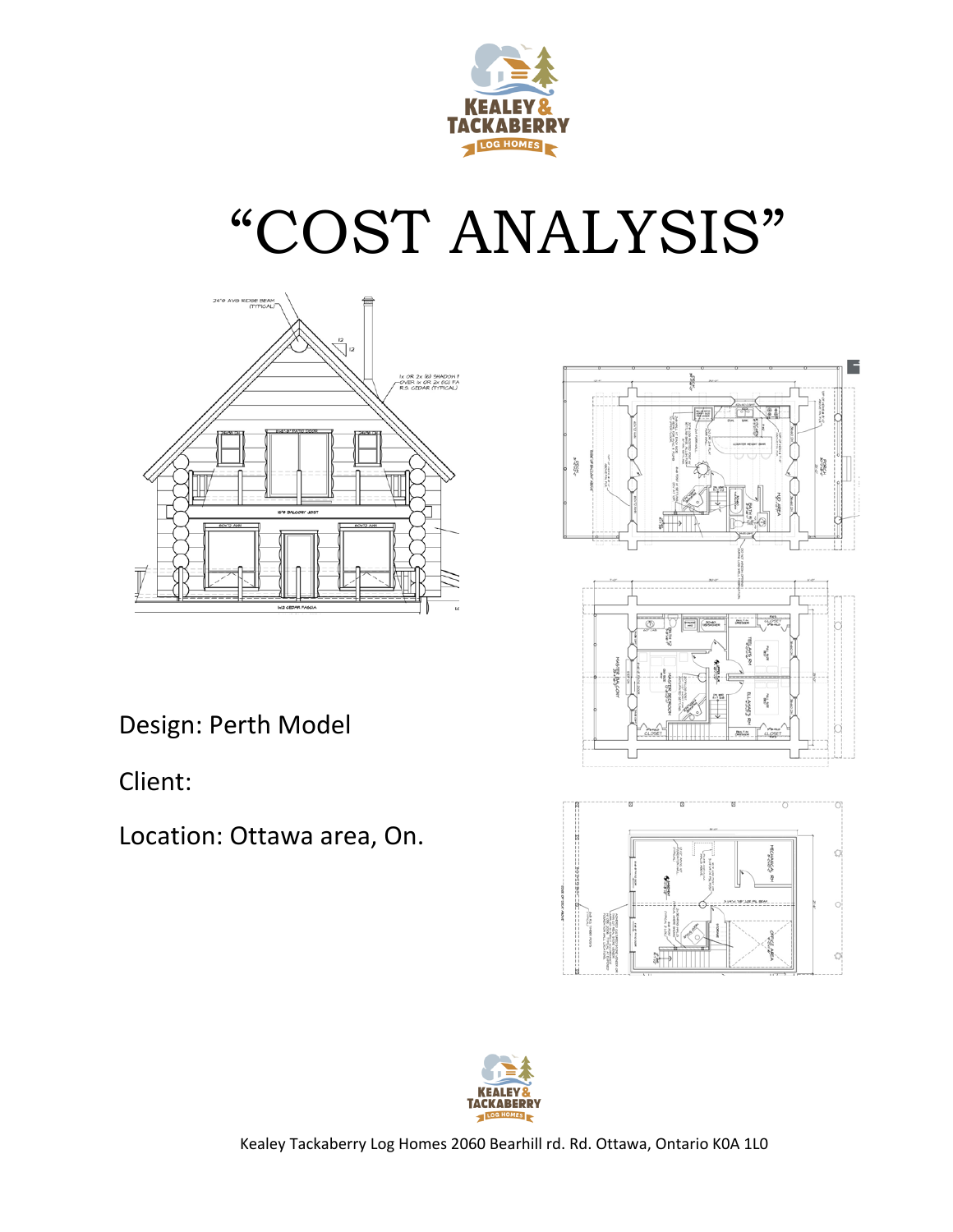# **SCHEDULE 'A'**

#### Foundation  $-$  50k

- Poured Concrete foundation, 9' walls ICF style
- Concrete slab in basement steel trowel finish
- R10 styrofoam beneath slab
- Damp proofing & weeping tile

## Weathertight Shell Package

- Handcrafted Round Log Weathertight package installed \$269,245 Note: Logs included are white-pine, avg 16" diameter -includes subfloor ( $1^{st}$  floor system),  $2^{nd}$  floor system, 20k windows/door budget, interior framing, gable framing & siding, Steel Roofing, Pine Fascia/Soffit
- 7' Roof Extension including covered main floor (PT) deck  $2^{nd}$  Floor balcony
- Covered Entry, 6' x 10' Post & Beam included
- Log Railings (white cedar) included for  $24' \times 7'$  deck & balcony

#### Insulation

• House: Gables (R22), Roof  $-$  (R-36) Total Insulation, \$10,405

#### Plumbing

- ABS, Pex pipe & fittings to all fixtures
- 2 exterior hose taps, Rough & finish plumbing, no fixtures Total Plumbing, \$12,000

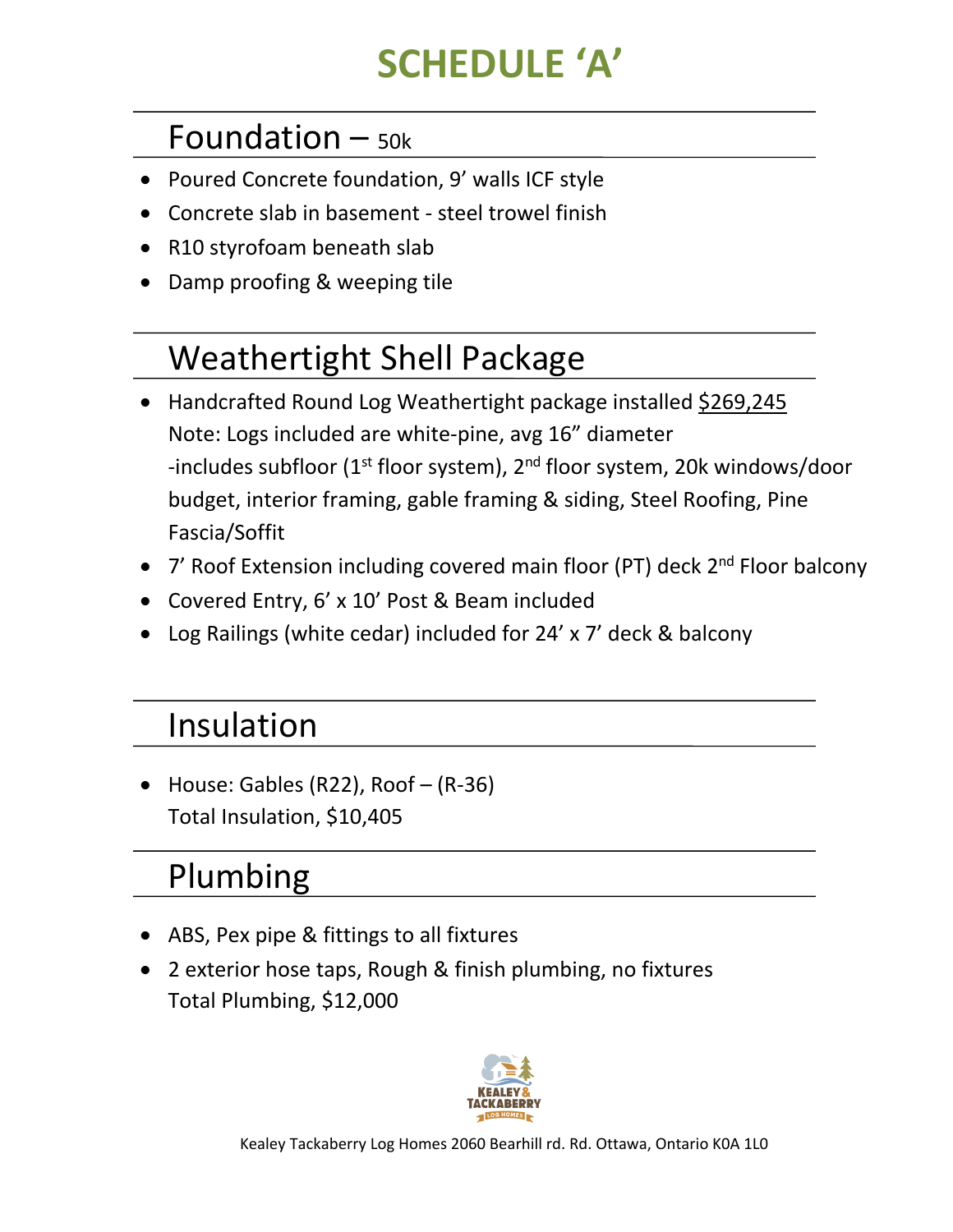#### Electrical

- 200 amp service
- All wiring to plugs, switches & mechanicals
- 2 exterior plugs, Telephone & cable wiring, no fixtures Total Electrical, \$17,500

#### HVAC

- Heating / AC system
- HRV dedicated installation Total HVAC, \$25,000

#### TOTAL pre-drywall stage - \$384,650 + hst

### Interior Wall / Ceiling Finish  $-$  16.5k

• Drywall interior partitions & ceilings, main &  $2<sup>nd</sup>$  floors

## INTERIOR FINISHINGS, example– 120k

- Exterior/interior Stain  $-3/2$  coats, (20k)
- Paint / Stain for interior trim, walls & ceilings (7k)
- Kitchen & Vanities c/w stone counters (23k)
- Main/2nd flooring (15k \$6/sq.ft. Materials allowance)
- Stairs/railing, interior doors, window / door trim, baseboards (42.5k)
- Plumbing / electrical fixtures (7.5k budget)
- Tiles  $@$  washrooms (5k budget)